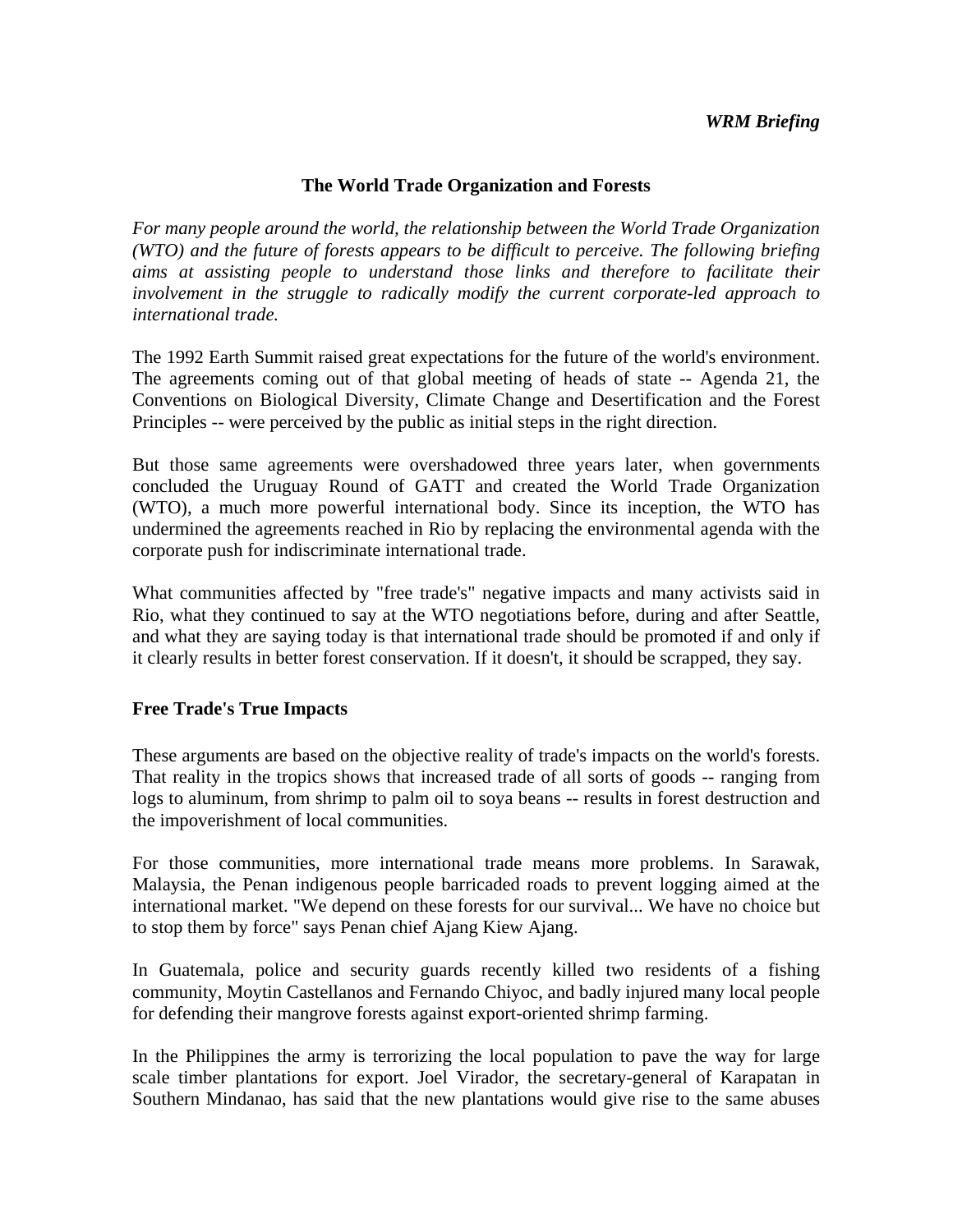experienced in Talaingod and elsewhere. "We are certain of that because it has been our sad history that every time certain economic interests are implemented in Mindanao, they are preceded by heavy military deployment and, consequently, abuses", he said.

In Brazil and Paraguay large expanses of forests are being substituted with soya bean crops aimed at the European market. Guyana's primary forests are being destroyed by foreign mining corporations, also for export. The list of these kinds of examples is practically endless.

However, in spite of the clear links between international trade and forest destruction, more of the same is being promoted as the "solution" to the problem. Within such an approach, the WTO is central in creating the legal framework to ensure that national governments will comply, not with forest conservation, but with opening up their forest lands to foreign investment linked to international trade.

Of course corporations are more than happy with this. In reference to the elimination of tariffs W. Henson Moore, president and CEO of the American Forest & Paper Association, laid out the industrial viewpoint prior to the Seattle WTO conference by saying: "We're thrilled [United States Trade Representative] Ambassador Barshefsky and her staff will have ATL [accelerated tariff liberalization] on a front burner out in Seattle." He was probably less "thrilled" with the outcome of that meeting.

The implementation of the corporate agenda is expressed in anticeptic terms such as "ATL" and the "removal of tariff and non tariff barriers" to trade in forest products. This obscure wording hides the enormous social and environmental devastation that free trade entails.

Among other things, it will result in cheaper forest products, thereby increasing consumption, which is precisely the opposite of what the world's endangered forests need. It will also result in governments having to open up their countries' forests to transnational corporations with no long term interest in conserving those forests, but bent on achieving the highest profits possible. It will imply that national laws aimed at forest protection or at creating more jobs through the banning of exports of non-processed logs will be considered "non-tariff barriers to trade" and thus subject to legal sanctions. The same could happen with eco-labeling. In all cases, national governments would be made to comply with WTO rules even against the needs of their own populations.

# **Free Trade vs. Sustainable Development**

The reasons the WTO agenda has run so roughshod over the globally agreed upon need to conserve the world's forests are rooted in the 1992 Earth Summit. In fact, the WTO agenda was already present in Rio, which partially explains why no real agreements on forest protection were reached there and why the Forest Principles are not legally binding. Instead the Rio agreements paradoxically reflect both the positions: the stance of those honestly trying to achieve forest conservation and the interests of logging-trade lobby.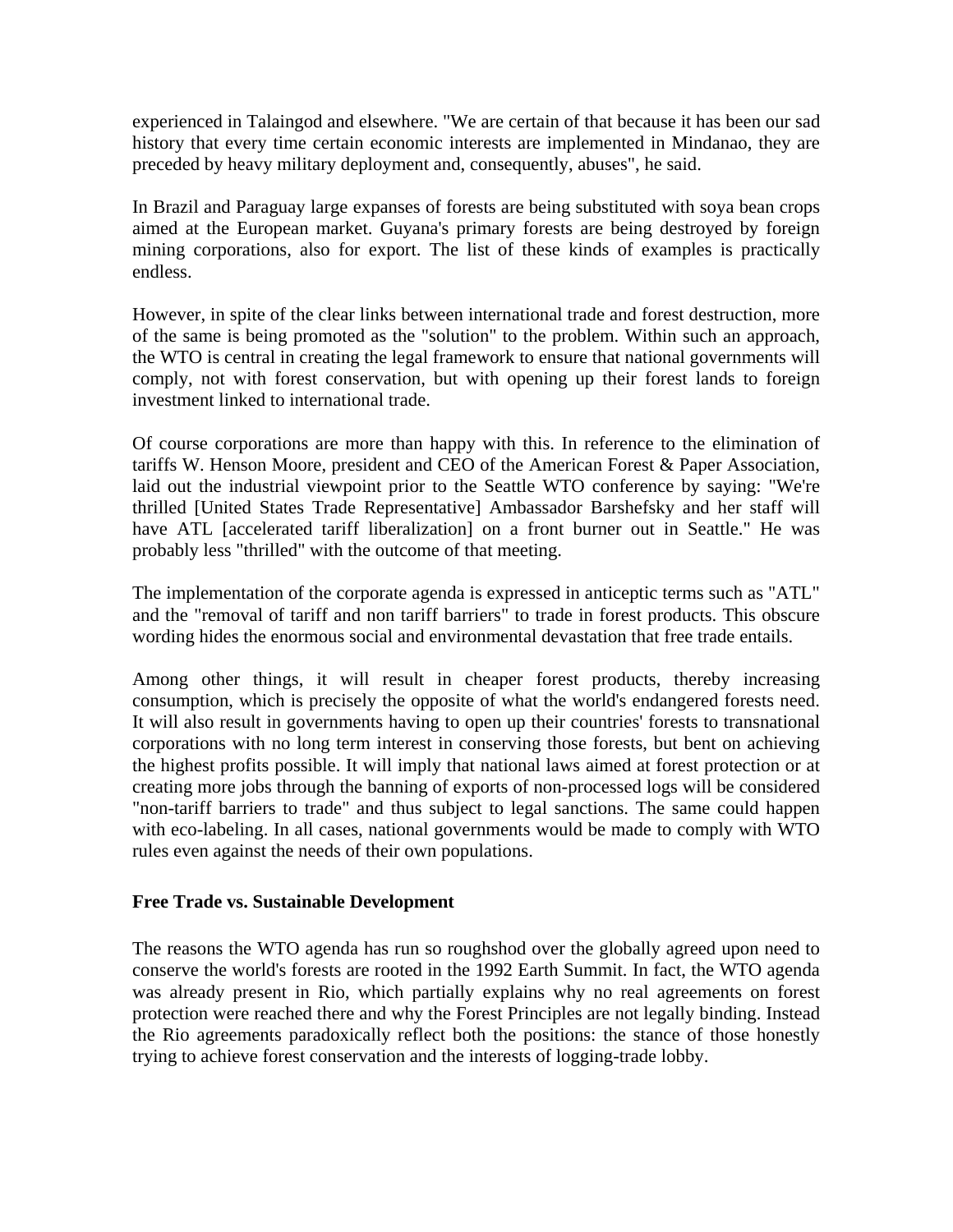For instance, the Forest Principles state that "forests are essential to economic development and the maintenance of all forms of life" and that "forest resources and forest lands should be sustainably managed to meet the social, economic, ecological, cultural and spiritual needs of present and future generations." Additionally, they stress the need for "a supportive international economic climate conducive to sustained and environmentally sound development of forests in all countries," including "the promotion of sustainable patterns of production and consumption, the eradication of poverty and the promotion of food security." All the above can probably be supported by everyone concerned with ensuring the conservation of forests.

On the other hand, the international trade lobby did their work well and managed to include their own strategic thinking. The Forest Principles go on to state that "trade in forest products should be based on non-discriminatory and multilaterally agreed rules and procedures consistent with international trade law and practices. In this context, open and free international trade in forest products should be facilitated." This can be understood as meaning increasing international trade, under the rules and procedures of what some years later became the World Trade Organization. In fact, in a tremendous contradiction, much of the Earth Summit language equates "free trade" with "sustainable development."

While the Forest Principles should be in line with the spirit of the Earth Summit -- and with its legally-binding conventions -- which express humanity's desire to protect the world's forests, environmentally destructive free trade is, in many respects, winning out.

One of the reasons free traders have gained the upper hand is that there is currently a legal hierarchy, ranging from "soft" to "strong" international law. The Rio Conventions are considered as being "soft" laws that may or may not be complied with (and the Forest Principles are not even a law). Meanwhile the WTO represents law that will be effectively enforced through tough economic sanctions. This discrepancy is obviously unacceptable to environmentalists and forest communities.

The WTO must be made to work within the existing international law, which includes a large number of social and environmental agreements. Within the Earth Summit framework alone, this means complying with the three conventions: biodiversity, climate change and desertification.

Given that deforestation and forest degradation result in a loss of biodiversity, in increased carbon dioxide emissions and in desertification, it is clear that the WTO should not promote international trade that results in forest loss, because it would be contrary to the aims of the legally-binding Rio conventions.

### **The Spirit of Seattle and the Spirit of Rio**

Regardless of the obvious difficulties involved in subordinating the WTO to environmentally sustainable and socially just development, what's wrong needs to be changed. Bringing back the spirit of Rio may prove to be a good starting point to begin the necessary transformation of the WTO.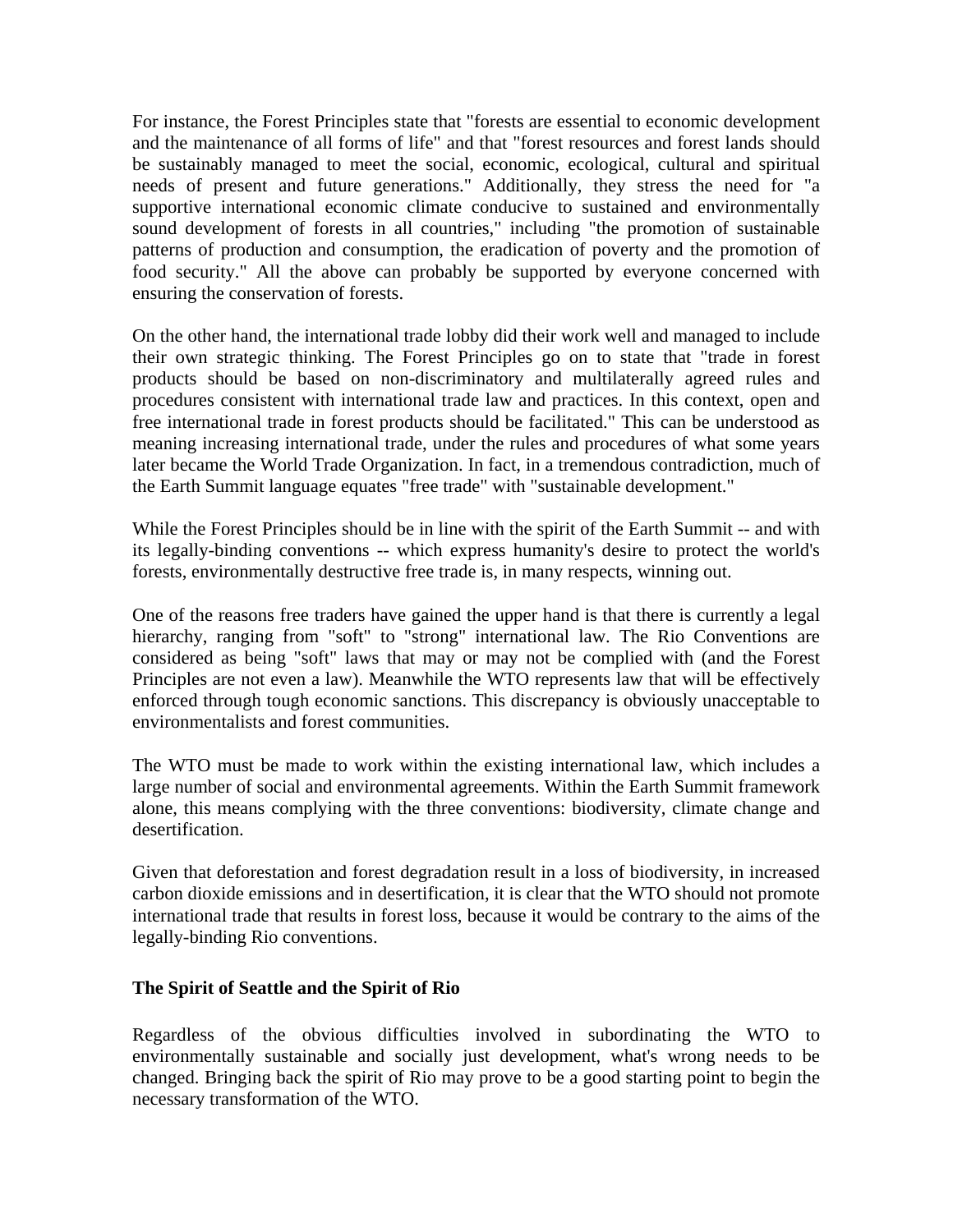What happened in Seattle in 1999 was clearly an expression of that same spirit, as thousands of people, young and old, from all over the world successfully challenged the WTO's plans to become the global hegemonic player, deciding the Planet's future on corporate terms.

However, it is important to stress that Seattle didn't just "happen." It was the result of many years of work by many people, from the local to the global level, which raised the necessary awareness about the issues and the necessary organization to effectively oppose it.

While the WTO tries to out-maneuver the opposition movement by deciding to meet in Qatar -- now probably not perceived as the safe haven it was thought to be at the time - people around the world continue working to change what's wrong, from opposing forest destruction resulting from logging, dam building, mining, shrimp farming, export-oriented crops, to creating alternatives to the prevailing corporate model.

Ten years after Rio, people representing those movements will also return to Earth Summit II next year in South Africa. This will be an unique opportunity for bringing back the spirit of Rio and taking on the socially and environmentally destructive forces represented by the WTO.

(The above is based on Ricardo Carrere's article "The WTO, forests and the Spirit of Rio", published in the November 2001 issue of "CorpWatch")

# **WRM Statement on the WTO Ministerial Conference, Seattle November 30- December 3, 1999**

### *The WTO and the future of forests*

When the 1992 Earth Summit took place, it seemed as though governments had finally recognized that the world's environment was in trouble and that something needed to be done to save it. A number of important conventions were agreed upon regarding biodiversity, desertification and climate change, while forest conservation was taken up by the UN Commission on Sustainable Development. Although economic interest was present in all those processes, it seemed to be in relative balance with environmental concerns. But now the World Trade Organization has taken over the scenario and -unless opposition shows sufficient strength- will wipe out all the positive -though weak- steps taken during the past seven years for the protection of the environment.

Regarding forests, the WTO has become the chosen arena to protect corporations' interest threatened by environmental rules. Some few powerful corporations have managed to introduce their agenda by means of some few powerful governments. Their message is clear: if forest protection implies less profits, then it must be declared illegal. Corporate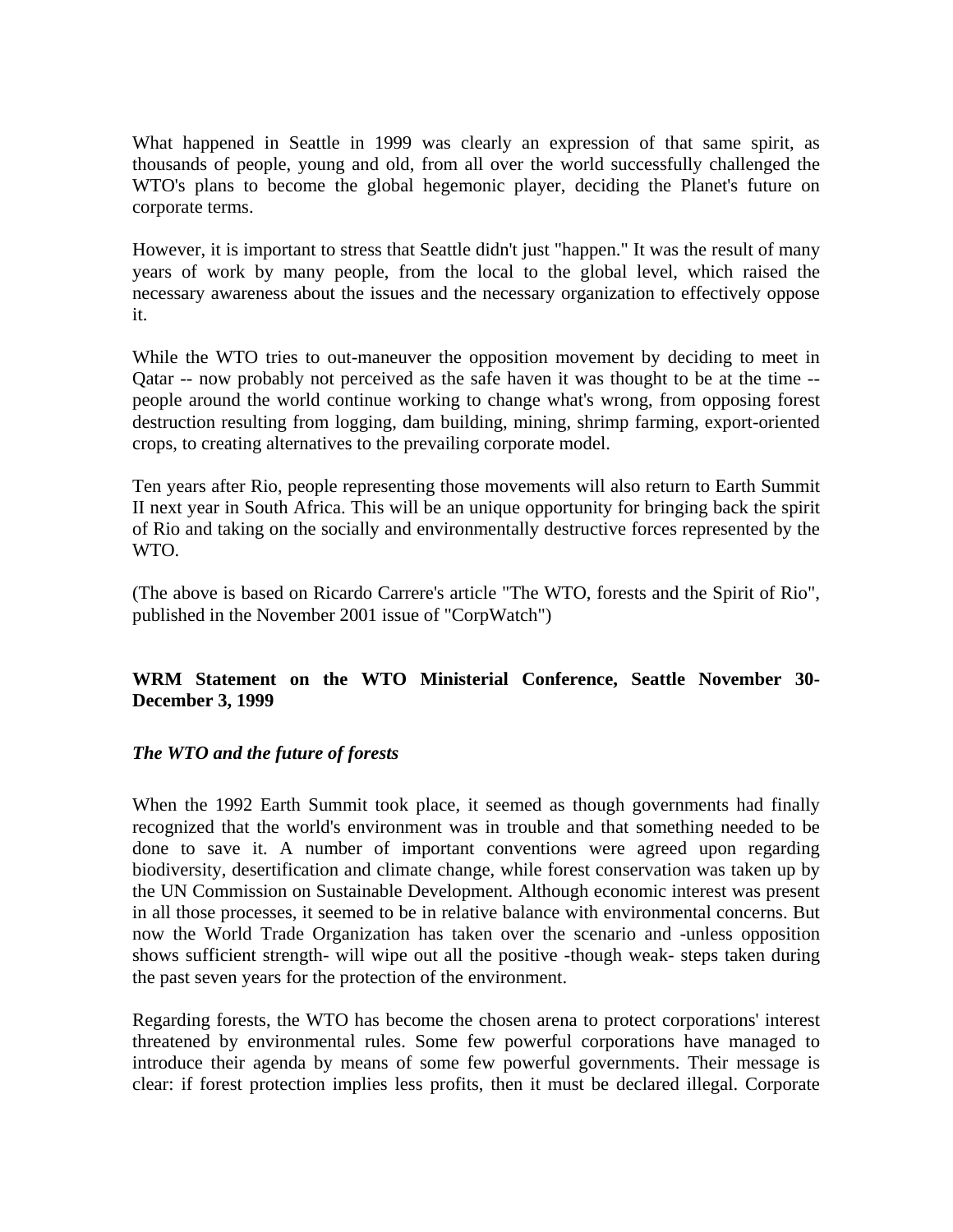interest must prevail and current national and international environmental legislation will be considered as anti-"free" trade and subject to reprisals.

The corporate WTO agenda includes the elimination of a number of "barriers to trade" in forest products. Those so-called barriers are tools that countries use to either protect their economy or the environment, or both. For instance, import and export tariffs increase forest products' prices and therefore lead to less consumption. Although cleary insufficient to address current overconsumption patterns, this is good for forests and bad for corporations. They are thus proposing further tariff reductions on forest products.

There are a number of measures which governments may use to protect forests while at the same time generating more jobs and export earnings, such as log export bans which -when accompanied by other complementary measures- can be beneficial for forests and people. Again, these measures are good for forests and bad for corporations. Their proposal is therefore that these should be considered as "non-tariff measures" against free trade and should be banned. Even certification schemes and legislation requiring recycling and waste recovery could be seen as barriers to free trade and considered illegal.

All the above is being pursued by corporations in spite of the worldwide acknowledgement that forests continue disappearing at an alarming rate -particularly in the tropics and in the boreal region- and that this trend needs to be halted if humanity is to have a future. The direct causes of this environmental disaster include logging, agricultural expansion, pollution, road building, mining, oil exploitation and hydropower. Behind those direct causes are the underlying causes, which include inequitable land tenure patterns, the lack of recognition of local communities' legal rights, social exclusion, ever increasing trade linked to over-consumption and a flawed international trade system. Logging is now seen as the most important direct cause of loss of primary forests, often leading to conversion of forests to agriculture and cattle-raising. Despite attempts at several levels to stop the forest crisis, the overall situation is not improving.

The upcoming WTO meeting in Seattle, and the trade negotiations that will follow it, could aggravate this situation. Trade in itself is neither good nor bad for forests: it depends on whether forest conservation policies are well developed and implemented, legal rights of local communities are respected and if there is equal access to land. However, further liberalisation of forest products and other sectors, combined with the current poor state of forests and inadequate forest conservation policies, will result in unsustainable logging and further degradation of forests. It will also lead to the substitution of forests by other activities such as agriculture and large-scale tree and oil palm plantations, and result in more social injustice.

The agenda for further WTO negotiations has not yet been set but forests could be affected if the following issues are put on the negotiating table:

 **Further tariff reduction on forest products.** This could take place either through the European Union's proposed negotiations on reducing non-agricultural product tariffs or through the USA's proposed 'Accelerated Tariff Liberalisation' (ATL) in the forest sector. Reduction of import tariffs will lead to increased consumption of those forest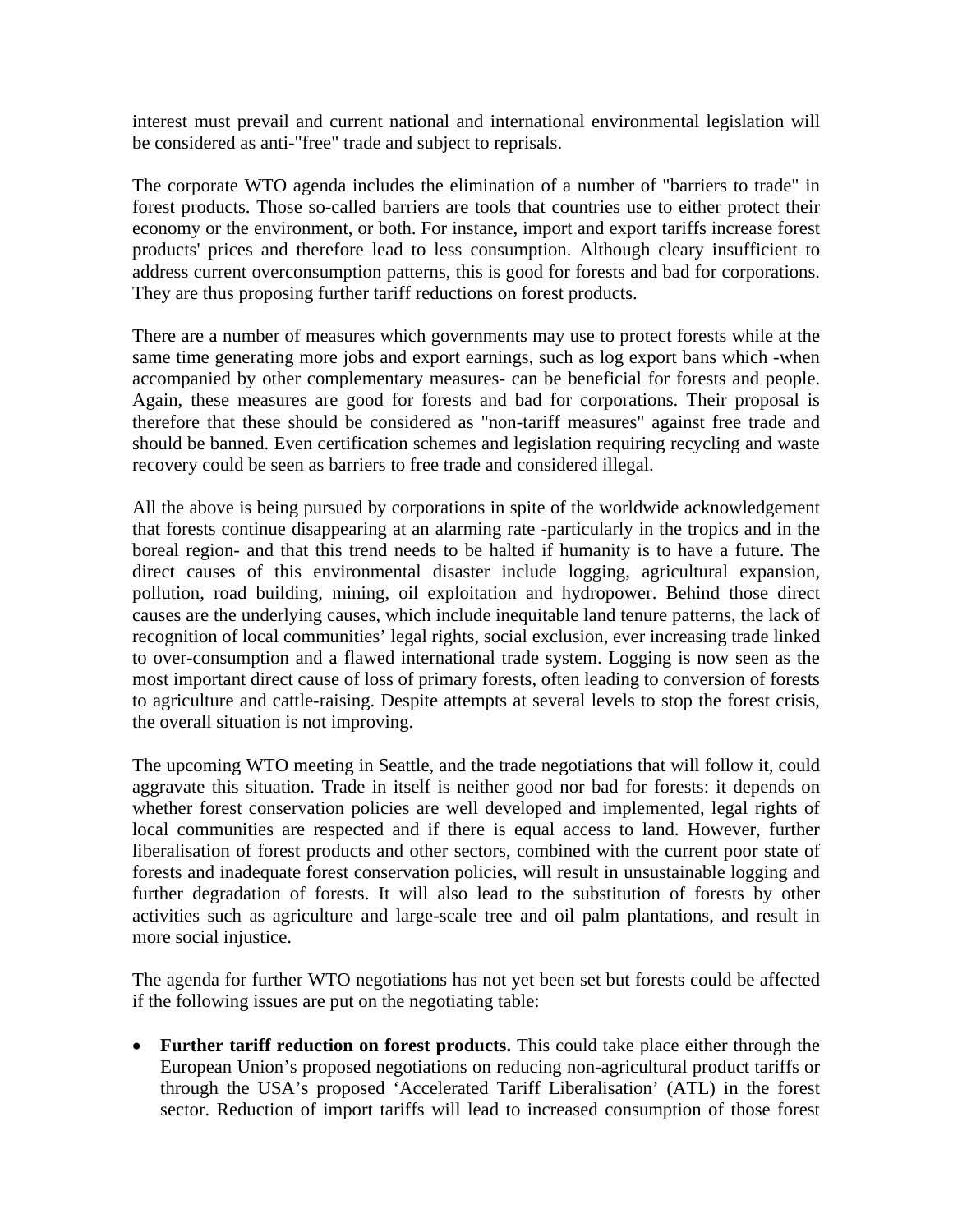products which currently encounter high tariff levels -such as furniture and veneerexacerbating the problems associated with already high consumption levels. Although this could benefit the economy of some Southern countries -such as Indonesia and Malaysia- it could at the same time result in negative impacts on their forests if not accompanied by other measures -such as certification- which the WTO also aims at eliminating as "non-tariff barriers to trade." A US Government sponsored impact study on forests of the ATL proposal predicts an increase in timber harvest in Indonesia and Malaysia by 2 to 4.4%, and in Sweden and Finland by 7 to 11%.

- **Non Tariff Measures to protect forests.** Also potentially on the table are talks on reducing 'Non-Tariff Measures' (NTMs). These negotiations could be used to get rid of some NTMs currently in place to protect forests and forest peoples. Activities which could be branded NTMs and subject to reduction/prohibition are eco-labelling and forest-certification, import/export quotas, log export bans, requirements for recycling and waste recovery and subsidies. Most of these measures have been put in place to conserve forests or protect forest-dependent communities and such policy choices should not be restricted through the WTO.
- **Liberalisation of the agriculture sector**. There will definitely be negotiations on agriculture as it is part of the so-called 'built-in agenda'. Although some agricultural liberalisation could be environmentally and socially beneficial (i.e. reducing production-related subsidies), other measures are expected to have a major impact on forests. For example, tariff reductions in sectors like palm-oil could increase pressure to convert forests for oil-palm plantations. This highlights the need for a much better understanding of the impacts of agricultural liberalisation on forests.
- **Investment.** There is already a limited WTO agreement on investment measures and the European Union is pressing for the negotiation of further investment rules. If a wide-ranging agreement is reached on investment, it could further restrict the ability of governments to place conditions and restrictions on inward investment in the forest sector. For example, requiring inward investors to undertake a joint venture with a local forest firm (in order to improve accountability and facilitate technology and skills transfer) could be prohibited.
- **Government procurement**. The European Union is also pressing for government procurement rules to be on the negotiating agenda. Governments and local councils can currently use their purchasing power to help alleviate forest problems. This includes specifying the use of sustainably produced timber and buying recycled paper. Such actions could be deemed discriminatory and thus become illegal if government procurement disciplines are introduced into the WTO.

All the above will be put forward in the Seattle ministerial conference, amid strong opposition from thousands of civil society representatives coming from all over the world to make their voices heard. The struggle will not be against trade in itself, but against the prevailance of corporate interest over the interest of peoples and their environment. People and nature are not mere "resources" for the achievement of profits regardless of the